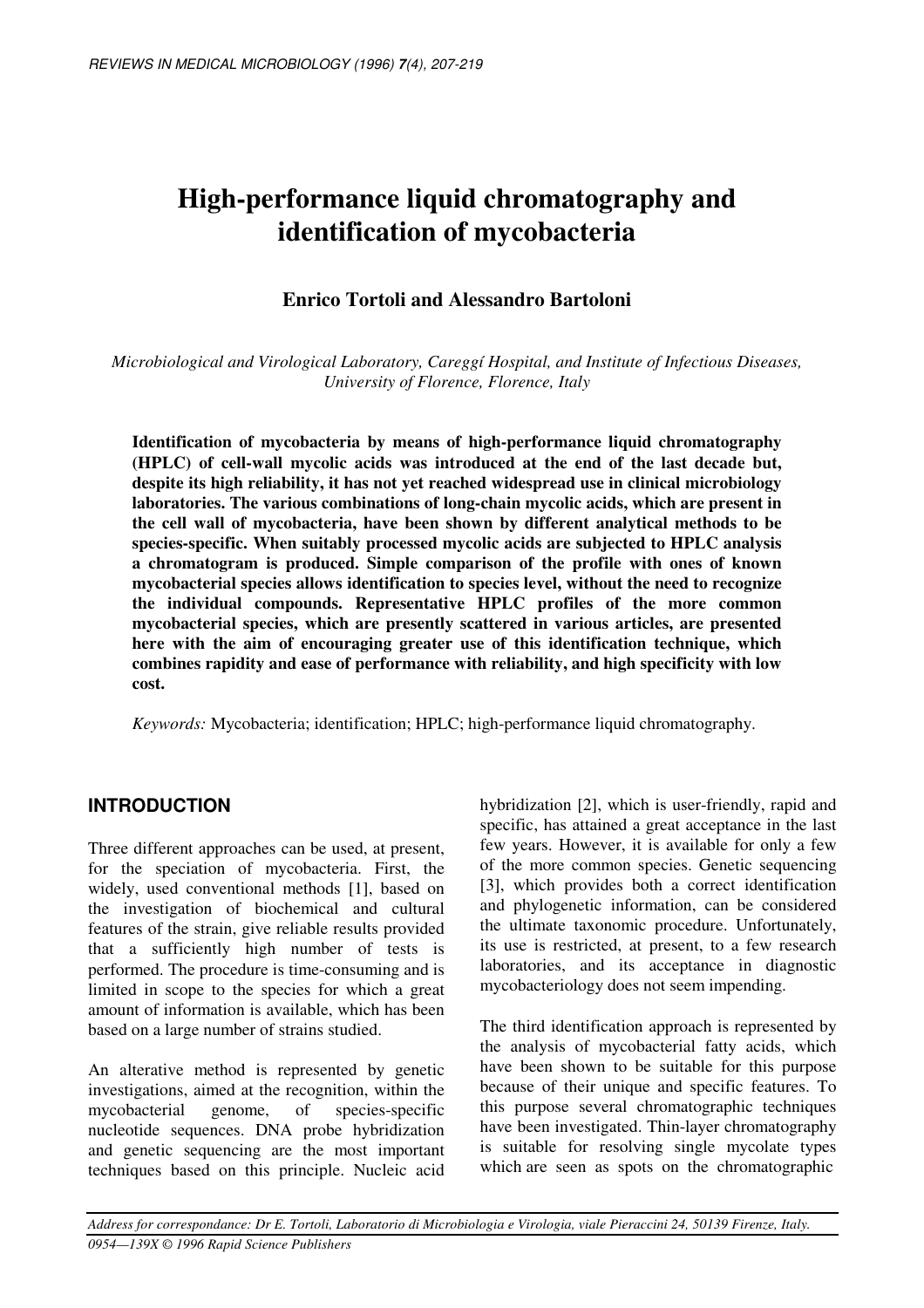

**Fig. 1.** Mycolic acid structure.

plate [4]. Gas-liquid chromatography (GLC) is used for the detection of characteristic cleavage products of mycobacterial alcohols and long-chain fatty acid [5, 6] or, in combination with mass spectrometry, for determination of the size, without pyrolysis, of mycolic acids [7]. Elution products are represented as peaks arranged according to the number of their carbon atoms. High-performance liquid chromatography (HPLC) - also called high-pressure liquid chromatography - is a separation technique which appears particularly suited to the study of high-molecular-weight compounds such as mycolic acids; it does not require the volatilization of the analytes, which is a major issue with high-boiling point compounds in GLC.

## **MYCOLIC ACIDS**

Mycolic acids are high-molecular-weight  $\beta$ hydroxy fatty acids, with a long alkyl chain branching at the  $\alpha$  position (Fig. 1). They are present in the cell wall of a restricted number of bacterial genera. The number of carbon atoms of mycolic acids is at a minimum (22 to 38) in the genus *Corynebacterium* and gradually increases in other taxa characterized by the presence of such compounds in the cell wall: *Rhodococcus* (34 to 52), *Nocardia* (44 to 60), *Gordona* (48 to 66) *Tsukamurella* (64 to 78); the maximum value (60-90) occurs in the genus *Mycobacterium* [8]. Alcohol-acid fastness is related to mycolic acids, and it increases with their size and complexity, reaching its full expression in mycobacteria.

Additional oxygenated substituents may be present in the main chain and their presence differentiates seven main types of mycolic acids within the genus *Mycobacterium;* in many instances their combinations are species-specific.

# **HPLC**

Chromatographic techniques are used to separate the compounds of a mixture by means of their

different solubilities between two immiscible phases: the mobile and the stationary one. HPLC [9] is a liquid-solid chromatography in which, while the mobile phase is a liquid, the stationary one is made up of packed particulate material housed within a metal column. The liquid is forced at high pressure by highly efficient pumps and conveys the sample, introduced into the stream through an in-line injection port, into the column over the stationary phase. According to the physical partitioning between the two phases, single components of the mixture are eluted by the column at different times and are quantitatively tracked down by a detector and plotted (chromatogram) by a recorder (Fig. 2). Two different types of HPLC can be used, according to the polarity of the mobile and stationary phases. In the 'normal phase' a non-polar mobile phase and a polar stationary phase are used; the converse is true for 'reverse phase'. The use of an elution gradient, i.e. a continuous change in polarity, achievable by modifying the proportion of two solvents blended in the mobile phase, strongly improves the separation efficiency.

Various detection technologies are available; the most commonly used is based on the absorption by the analytes of the 254 nm wave-length light produced by an ultraviolet lamp, and allows an approximate sensitivity of  $10^{-10}$  g/ml. A chemical modification of the compound (derivatization) is often necessary to allow the detectability of otherwise non-UV-absorbing separated components.

# **THE CHROMATOGRAM**

The HPLC chromatogram is a graphic output (UV absorption versus elution time) in which separated analytes arriving at the detector are represented in the form of peaks (Fig. 3). The huge peak placed immediately after the injection point (the solvent front, with the non-mycolic fatty acids and the derivatization reagents) is disregarded and each subsequent peak corresponds to a single compound, with area under the peak related to its amount. Each fraction is identified by the corresponding retention time (RT) read on the abscissa, i.e. by the time taken by the analyte to travel from the injection port to the detector.

For a particular chromatographic method and column, the RT of a specific analyte is constant, provided that the column temperature and the flow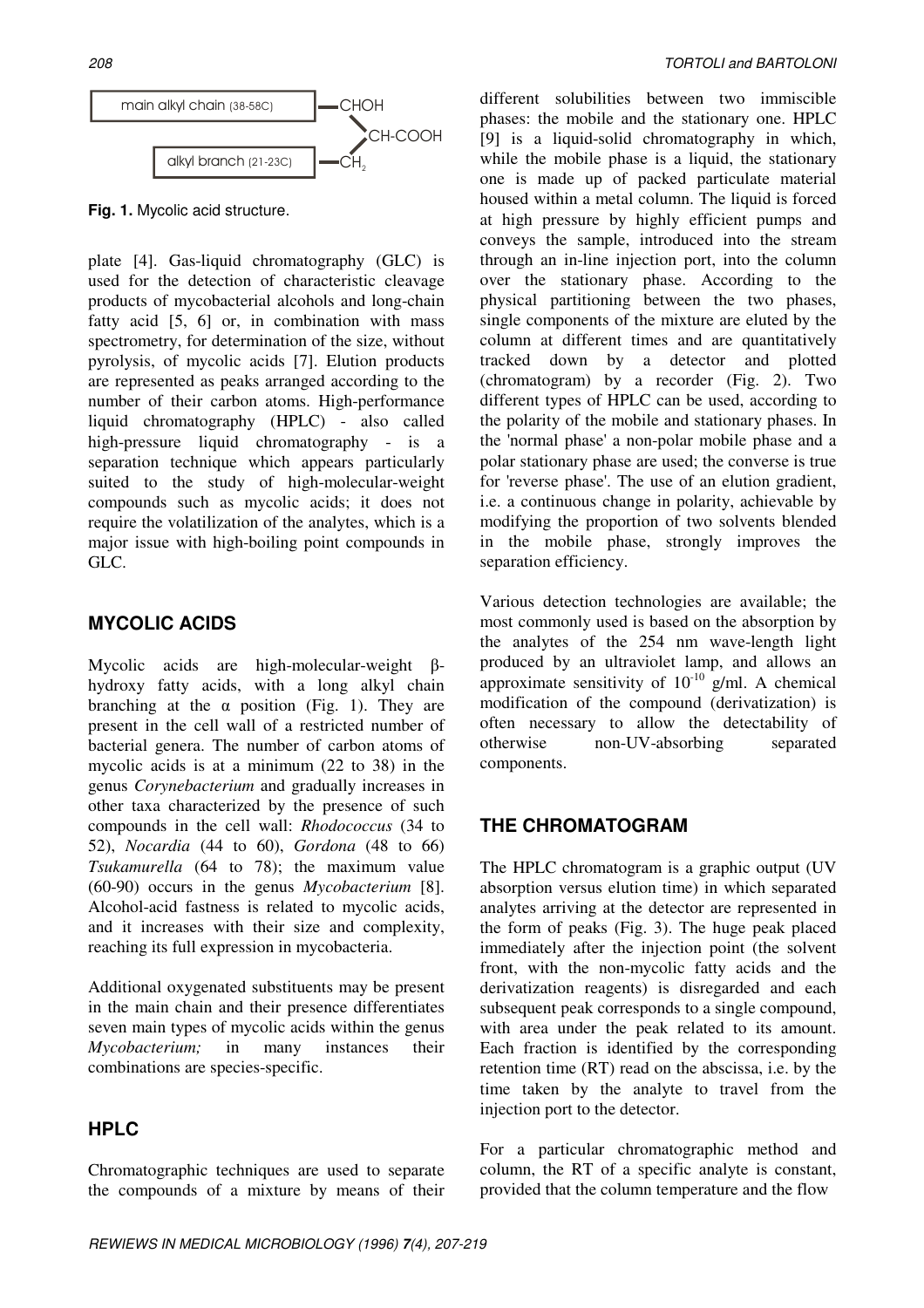

**Fig 2.** General outline of HPLC components.

rate of the mobile phase are also constant. The peaks of an unknown compound can be identified by comparison of their RTs with the ones present in a known mixture. A known substance can be added to the sample as an internal standard (IS), and the ratios of the RTs of single peaks to that of the IS can be used for the identification of peaks, thus overcoming the variations due to minor changes in the analytical process (e.g. column temperature or flow rate).

# **HPLC ANALYSIS OF MYCOLIC ACIDS**

Bacterial identification by means of mycolic acid analysis was first used with the genera having the shorter of such compounds - such as *Corynebacterium, Rhodococcus* and *Nocardia* [10, 11] - but it is with mycobacteria that this technique has given its best results. Protocols include several steps: saponification, extraction, derivatization and chromatographic separation. Only minor changes have been made with time; the saponification period has been progressively shortened from 18 hours [10] to 1 hour [12] while the corresponding temperature has been raised from 85 to 121°C. The solvents mixed in the mobile phase have been changed from methanol-chloroform [10] to methanol-methylene chloride [13], and the elution period has been shortened from 65 min [10] to 21 min [14], and more recently to 10 min [13], because of the use of a shorter column and increased flow rate. A curvilinear gradient has also been tested [15].

## **THE METHOD**

Minor differences may differentiate the basic: procedure; but a presently widespread approach has been chosen here.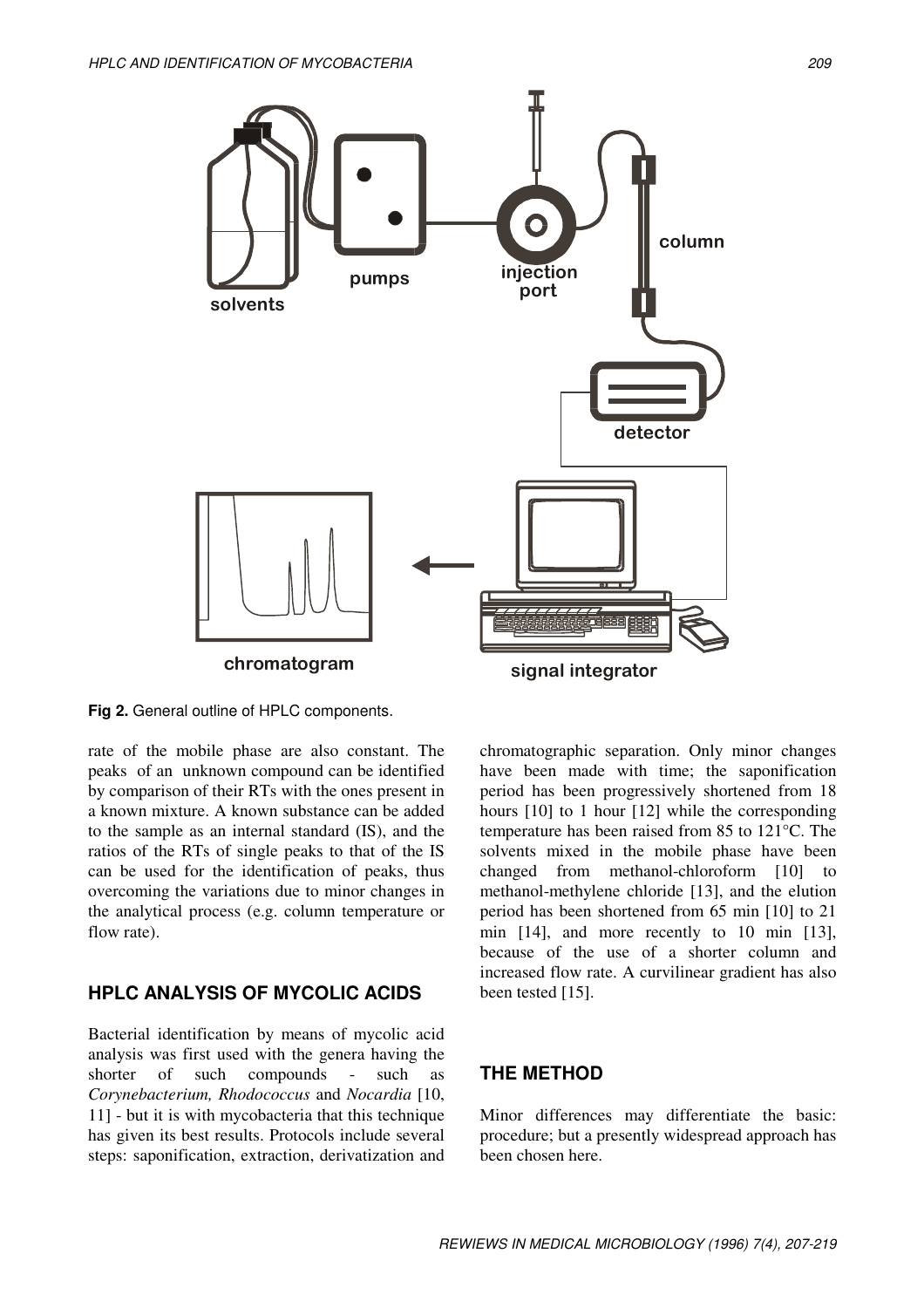

**Fig. 3.** Elements of a chromatogram. Retention times of single peaks are defined by the intersection with the abscissa axis (e.g. the retention time of the internal standard reads about 9.2 min).

#### **Sample preparation**

One loopful of bacteria grown on sold medium (either Lowenstein Jensen or Middlebrook 7H11) is suspended in 2 ml of ethanolic potassium hydroxide (25% of KOH in 50% ethanol) in a glass tube with a Teflon-lined screw cap. After vortexing for 30 s it is saponified for 1 h al 121°C in an autoclave.

Fatty acids are extracted by vortexing for 30 s, after addition of 2 ml of chloroform and acidification with 1.5 ml of 18.5% hydrochloric acid.

The bottom chloroform layer is transferred to a new screw-capped tube and dried under a stream of air at  $85^{\circ}$ C. After the addition of 0.2 ml of 1% potassium bicarbonate the sample is further evaporated.

The derivatization [16] of mycolic acids is performed for 30 min at 85°C by adding 1 ml of chloroform containing 0.5% of 0.1 mM bromophenacyl bromide plus 0.005 mm dicyclohexyl-18-crown-6 ether per ml of acetonitrile.

Once cooled to room temperature, 0.5 ml of 18.5% hydrochloric acid and 0.5 ml of methanol are added and the tube is vortexed for 30 s. The chloroform layer is finally removed, evaporated and stored al 4°C until use.

Before injection of  $5 \mu l$  volumes, each sample is suspended in 100  $\mu$ l of chloroform, spiked with 5 l of a high-molecular-weight standard and filtered through a 0.45 um pore membrane.

#### **HPLC conditions**

For the chromatographic separation, an HPLC instrument equipped with a reverse phase  $C_{18}$ Ultrasphere XL analytical cartridge column and with a detector set at 254-260 nm can be used. The gradient of solvents, methanol (M) and methylene chloride (MC), is changed from the initial conditions (98% M:2% MC) to 80% M:20% MC in 1 min and, linearly, to 35% M:65% MC in 9 min. At the end of the run the column is reequilibrated to the initial conditions (98% M:2% MC) in 0.5 min and held there for 1.5 min. A flow rate of 2.5 ml  $min^{-1}$  is used throughout.

#### **Patten identification**

According to usual conventions only peaks greater than or equal to 2% of total peak heights are considered while the fractions eluted within the first 4 min of the run are ignored. Every valid peak is identified on the basis of its relative retention time (RRT) determined with the internal standard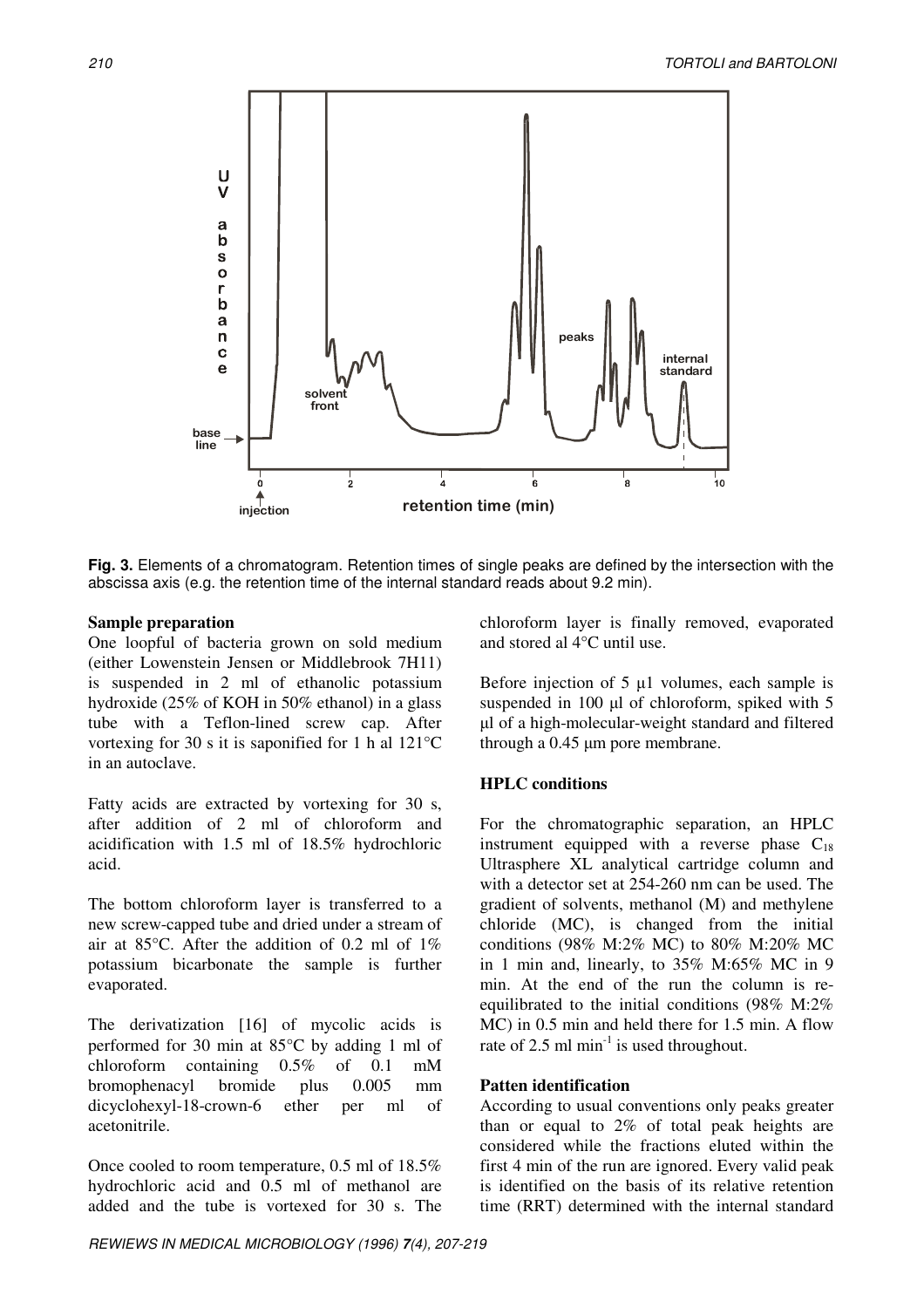and labelled according to the scheme proposed by the Centers for Disease Control (Table 1).

## **REPRESENTATIVE PATTERNS**

Individual HPLC peaks may represent mixtures of mycolic acids whose exact composition has not been determined. This, however, does not affect the discriminating power of the technique: the identification of mycobacteria is in fact feasible on the basis of the number, the position (RRT) and the relative height of individual peaks present in a chromatogram. They are, in a good quality chromatographic separation, consistent parameters and allow the superimposition of profiles drawn from members of the same species.

**Table 1.** Peaks identification (modified from [38]). Single peaks are labeled with the name corresponding to the range in which their relative retention times (RRT) fall (the RRT of each peak is calculated by dividing its retention time by the one of the internal standard)

| Peack name     |                 |
|----------------|-----------------|
|                | RRT (range)     |
| F <sub>1</sub> | 0.438-0.459     |
| F <sub>2</sub> | 0.475-0.496     |
| F <sub>3</sub> | 0.495-0.515     |
| F <sub>4</sub> | 0.512-0.532     |
| A <sub>1</sub> | 0.532-0.551     |
| A4             | 0.566-0.585     |
| A5             | 0.594-0.612     |
| M <sub>1</sub> | 0.620-0.638     |
| M2             | 0.640-0.657     |
| MЗ             | 0.674-0.691     |
| M4             | 0.694-0.710     |
| M5             | 0.702-0.718     |
| M6             | $0.724 - 0.740$ |
| B1             | 0.740-0.755     |
| B <sub>2</sub> | 0.760-0.775     |
| B <sub>3</sub> | 0.783-0.797     |
| B4             | 0.801-0.815     |
| B5a            | 0.816-0.830     |
| B5b            | 0.832-0.845     |
| B <sub>6</sub> | 0.844-0.857     |
| B7             | 0.862-0.875     |
| B <sub>8</sub> | 0.878-0.891     |
| B <sub>9</sub> | 0.895-0.907     |
| F <sub>1</sub> | 0.912-0.924     |
| F <sub>2</sub> | 0.927-0.939     |
|                |                 |

Different mycobacterial species yield profiles with a great variety of peak arrangements, the two most common patterns being characterized by peaks crowded in one or two major clusters. Triple clusters and scattered peak sequences are also found less frequently.

The number of profiles published so far is mainly limited to the more common species; their gross features, along with respective references are summarized in Table 2.

Within the *M. tuberculosis* complex two different profiles are present [13, 14, 17]: that shared by *M. tuberculosis, M. bovis, M. africanum* and *M. microti* and that which characterizes *M. bovis* BCG (Fig. 4).

A unique HPLC pattern (Fig. 4) is produced by *M. kansasii* [13, 14, 18] although at least two different genotypes may be found within this species, only one of which reacts with commercially available DNA probes [19].

*M. avium* and *M. intracellulare*, confused in the *M. avium* complex (MAC), cannot be differentiated using conventional tests, while they may be differentiated by means of hybridization with commercial genetic probes. Their HPLC profiles (Fig. 5) are characterized, in most cases, by differences in relative heights of selected peaks which correlate with genetically identified single species [14, 18, 20]. The majority of the so-called X strains, i.e. isolates hybridizing with MACcomprehensive DNA probe but not with the species-specific ones for *M. avium* and *M. intracellulare* [21], show the representative mycolic acid pattern of *M. intracellulare.* The pattern of *M. scrofulaceum* (Fig. 5), is not very different from the aforesaid patterns but is, however, usually recognizable [14, 22].

*M. gordonae* [13, 14, 20, 22, 23] is the only mycobacterial species of which two different HPLC patterns are known; the more frequent type is characterized by a single cluster of peaks (Fig. 4), while the two-cluster pattern (Fig. 5) is present in about 20% of isolates.

The detection of a group of mycobacteria with an HPLC profile (Fig. 5) resembling (but clearly not identical to) that of *M. xenopi* [20, 24], and thus called *M. xenopi*-like [20]*,* was the first clue to the description of the new species *M. celatum* [25].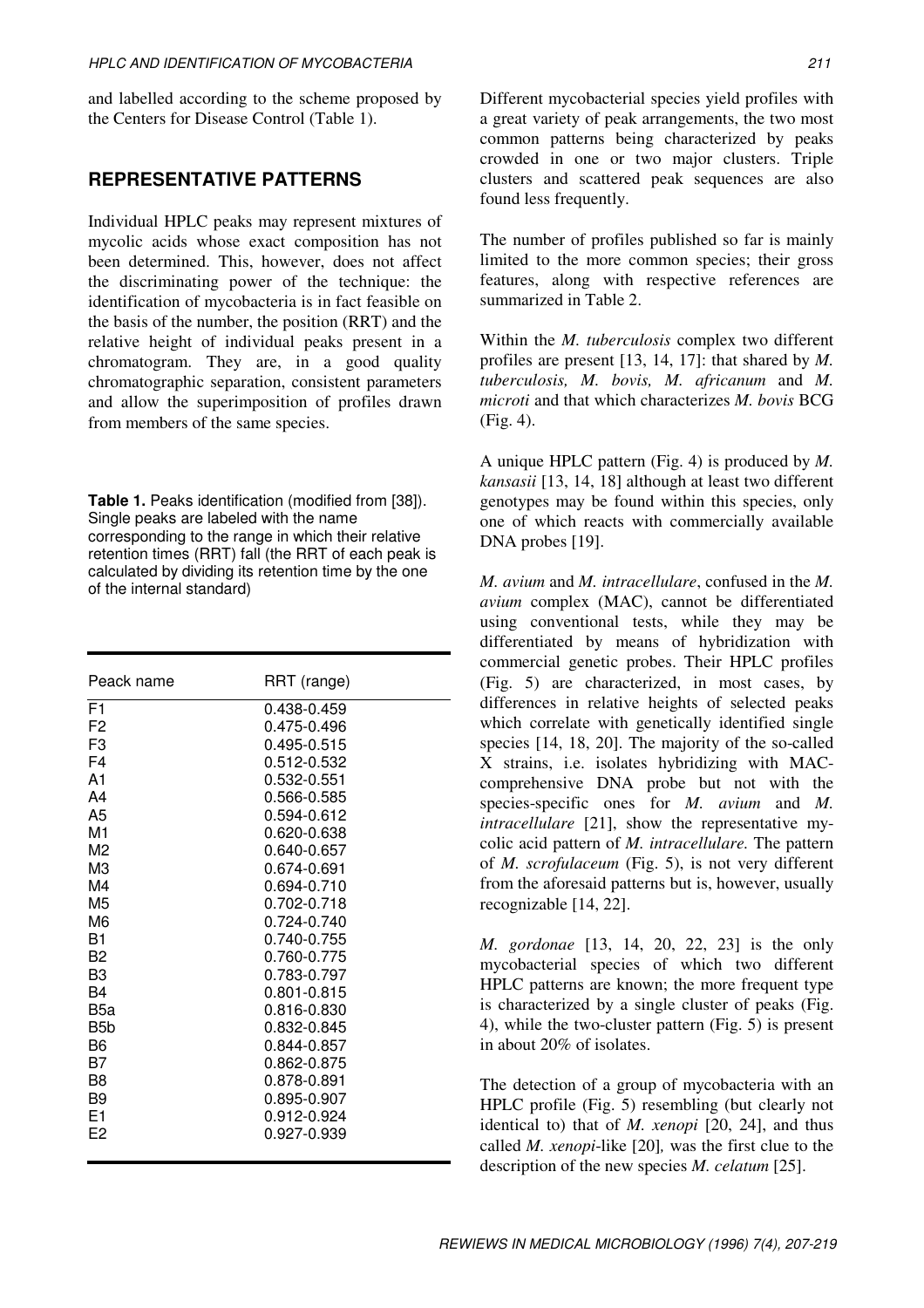| Taxon                   | Peak arrangement         | References         |
|-------------------------|--------------------------|--------------------|
| M. abscessus            | Double late cluster      | 12, 31             |
| M. asiaticum            | Single late cluster      | 13                 |
| M. aurum                | Major early cluster      | 40                 |
| M. avium complex        | Double cluster           | 14, 18, 20         |
| M. bovis BCG            | Single late cluster      | 13                 |
| M. celatum              | Double cluster           | 24, 27             |
| M. chelonae             | Double late cluster      | 12                 |
| M. conspicuum           | Major early cluster      | 29                 |
| M. fortuitum            | Double late cluster      | 12, 18, 31         |
| M. gastri               | Single late cluster      | 13                 |
| M. genavense            | Triple late cluster      | 26, 27             |
| M. gilvum               | Triple early cluster     | 41                 |
| M. gordonae             | Single or double cluster | 13, 14, 20, 22, 23 |
| M. interjectum          | Double cluster           | 22                 |
| M. kansasii             | Single late cluster      | 13, 14, 18         |
| M. malmoense            | Continuous late sequence | 27                 |
| M. marinum              | Single late cluster      | 13                 |
| M mucogenicum           | Major early cluster      | 31                 |
| M. nonchromogenicum     | Major early cluster      | 18, 28             |
| M. obuense              | Quadruple early cluster  | 41                 |
| M. parafortuitum        | Double early cluster     | 40                 |
| M. peregrinum           | Double late cluster      | 18                 |
| M. phlei                | Major early cluster      | 17                 |
| M. poriferae            | Major early cluster      | 40                 |
| M. pulveris             | Double early cluster     | 41                 |
| M. scrofulaceum         | Double cluster           | 14, 22             |
| M. simiae               | Triple late cluster      | 26, 27             |
| M. szulgai              | Single late cluster      | 13, 18             |
| M. terrae               | Major early cluster      | 28, 29             |
| M. tuberculosis complex | Single late cluster      | 13, 14, 17         |
| M. xenopi               | Double cluster           | 20, 24             |

**Table 2.** Rough visual features of HPLC profiles of more frequently encountered mycobacterial species

Three late clusters of peaks are the signature of *M. simiae* and *M. genavense* (Fig. 6). However, despite the similarity, an accurate identification of peaks allows their recognition [26, 27].

HPLC greatly simplifies the identification of species included in the *M. terrae* complex (Fig 7). While the similar profiles of M. *terrae* and *M. nonchromogenicum* are characterized by distinct RTs of peaks in the first cluster [18, 28, 29]*,* a completely different pattern is presented by *M. triviale.*

Different patterns (Fig. 8) have been reported for the two subspecies of *M. chelonae* for which recently the elevation to species status has been acknowledged [30]*.* Although similar, they allow the differentiation of *M. chelonae* [12] from *M.*

*abscessus* [12, 31]*.* The differentiation of *M. chelonae-like o*rganisms (Fig. 8) is straightforward and they have recently been included in the novel species *M. mucogenicum* [32] because of their evidently '*M. chelonae-*unlike' HPLC pattern [31]. So far undecided is the HPLC status of the species related to *M. fortuitum* (Fig. 8). The majority of authors [12, 33] assert the inability of the technique to distinguish between the new species into which the previous taxon *M. fortuitum* has been split [30, 34] *(M. fortuitum, M. peregrinum* and the two unnamed taxa of the *M. fortuitum* third-biovariant complex). However, the pattern of *M. peregrinum* [18] and two evidently different chromatograms of *M. fortuitum* [18, 31] are reported in the literature. Moreover, in a third paper [12], a unique profile, fortunately identical to one of the two just cited about *M. fortuitum* is assigned to the three species,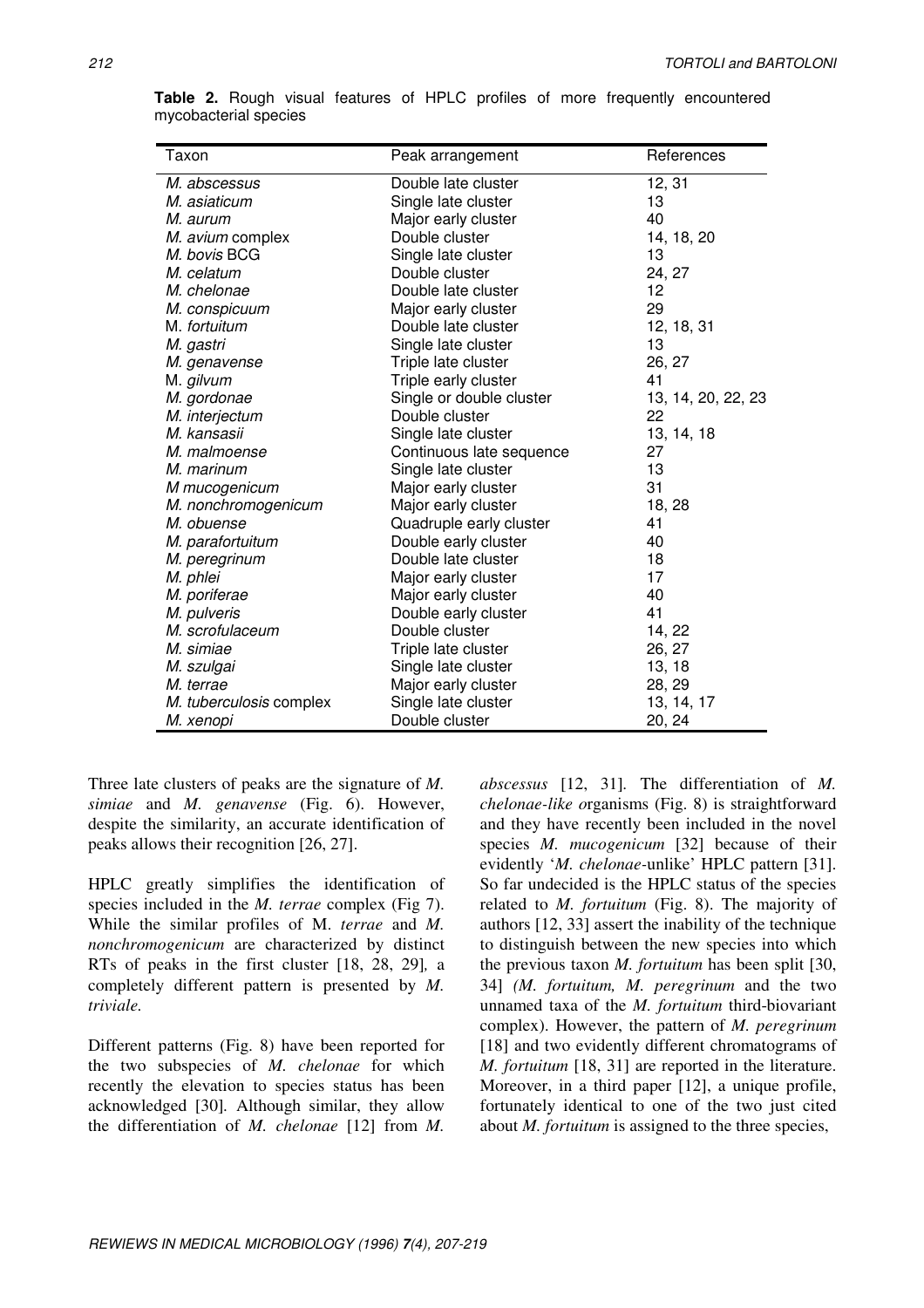

**Fig. 4.** Representative chromatograms of several mycobacterial species characterized by single clusters of peaks.

or rather, to the three biovars included in the species *M. fortuitum* which, at that time, was undivided. In repeated analyses which we performed at 1 week intervals on the same *M. fortuitum* culture, both profiles were obtained. Furthermore, the presence of *M. fortuitum* isolates characterized by atypical HPLC profiles has been reported [33, 35].

#### **FUTURE PROSPECTS**

Although HPLC of mycolic acids is a rapid technique, it requires bacterial colonies grown in culture and this step can take from one to several weeks according to the mycobacterial species. However, efforts have recently been devoted to the use of HPLC analysis on early cultures or even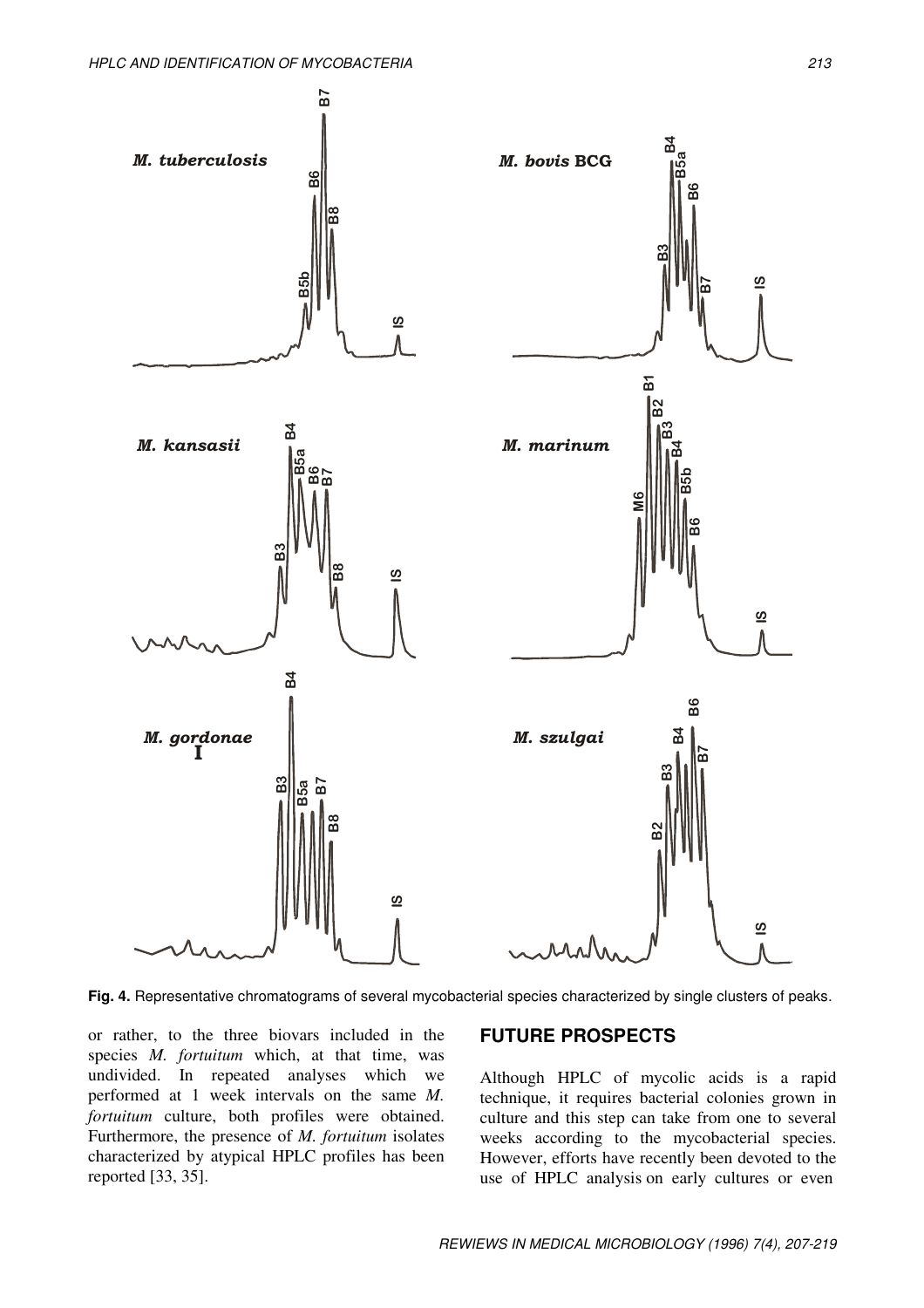

**Fig. 5.** Representative chromatograms of several mycobacterial species characterized by two clusters of peaks.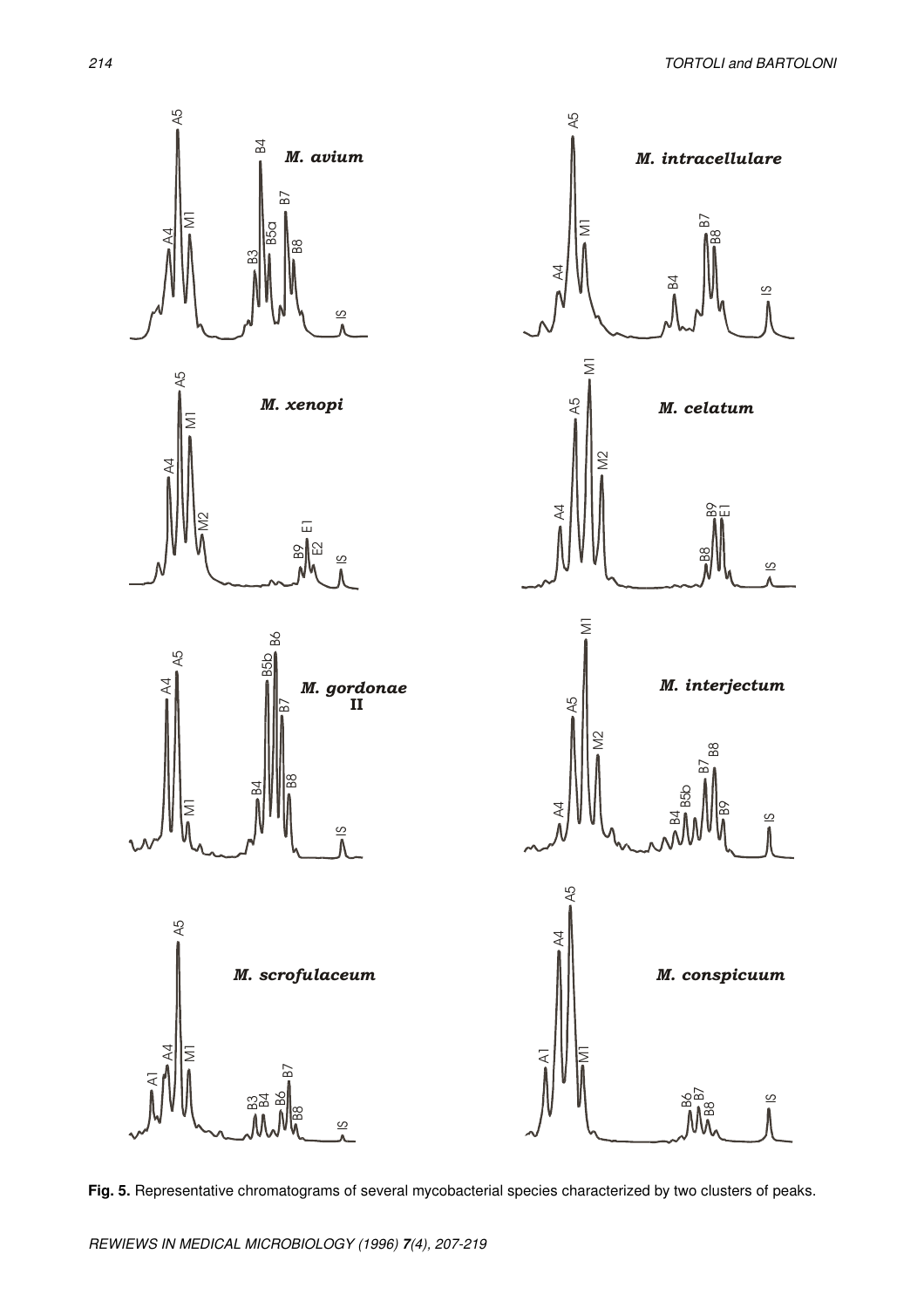

**Fig. 6.** Representative chromatograms of several mycobacterial species characterized by complex peaks arrangements.

directly on clinical samples.

Some results have been achieved with early radiometric cultures, still producing very low signals. A sufficiently recognizable profile can be obtained after an average of 20 days from the inoculation of the sample. The addition of oleic acid-albumin-dextrose-catalase enrichment to the radio-labelled vial, some days before the HPLC analysis, and the centrifugation of the whole broth culture, are, however, needed 136].

The first attempts to detect mycolic acids of *M. tuberculosis* and MAC directly on smear-positive clinical specimens were made very recently. However, fluorescence detectors which are approximately 200-fold more sensitive than UV ones, seem to be required for the analysis of the very low amounts of mycolic acids which may be found in these kinds of sample [37]. Wider experimentation is required to ascertain whether this technique has the potential for competing with nucleic acid amplification systems for the early detection of mycobacteria in uncultured samples.

The recognition of profiles is a critical topic in the HPLC-based identification of mycobacteria. The first attempt to overcome this problem and to put the HPLC approach into the reach of the less experienced analysts has led to the development of decision trees which, once fed with the height ratios of selected peaks, direct the microbiologist to the correct identification of the strain [13, 20]. The more sophisticated evolution of this is represented by a computer-aided pattern recognition algorithm [18, 38]. Field validation of both approaches has given very promising results, with high rates of correct identifications [13, 20, 33, 38].

The computer-assisted approach will, before long, probably replace the visual recognition of chromatograms of frequently encountered mycobacterial species. Interpretation of the less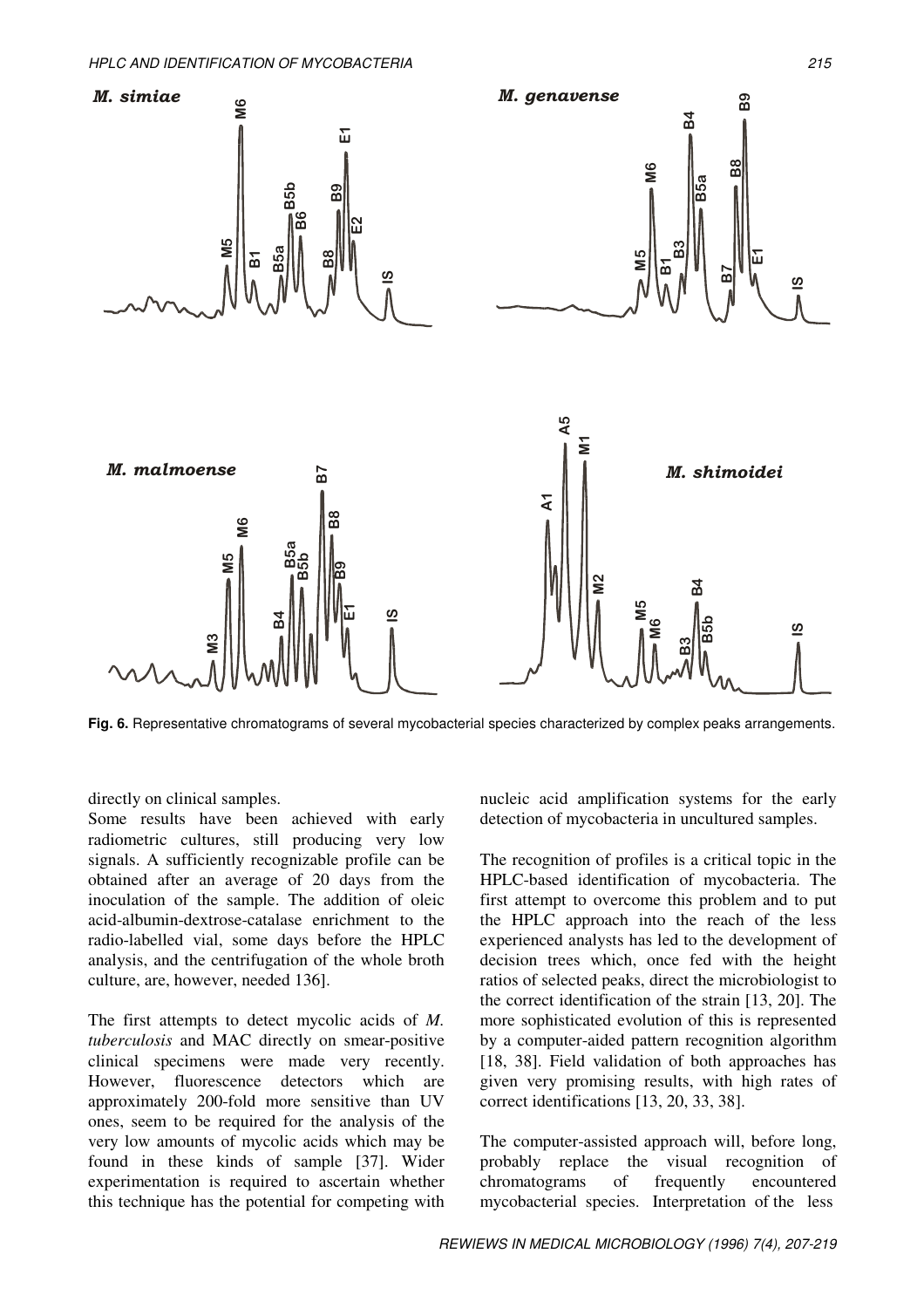

**Fig.5.** Representative chromatograms of species included in the *M. terrae* complex.

common profiles will, however, still benefit from visual inspection by a skilled mycobacteriologist.

# **CONCLUSIONS**

The long-standing need for a reliable method for rapid identification of mycobacteria is becoming acute because of the steady increase in the number of species, possibly of different clinical significance and antimicrobial susceptibility, which are involved in infections, particularly in immunocompromised patients.

HPLC is indeed a rapid method, as the whole procedure may be performed in 3 hours or less, much less than the weeks needed by conventional procedures. In comparison with the equally rapid technique of genomic hybridization, HPLC has the advantage of being suitable for the identification of most mycobacteria. Nucleic acid probes are in fact commercially available for a limited number of species, which, though they are the ones encountered more frequently, are also the less problematic. Most importantly, in the presence of an unknown mycobacterium, HPLC analysis provides, instead of a negative result, an unusual profile, alerting the possibility of a previously unrecognized species. This adds an heuristic value to the technique, making it also suitable for taxonomic research.

In comparison with other strategies of lipid analysis, HPLC has a clearly better speciesspecificity and discriminatory power. Thin-layer chromatography and gas-liquid chromatography exhibit a limited number of patterns, many of which are shared by different and often unrelated species [39]. The consistency of mycolic acid patterns within the various species of mycobacteria is remarkable if compared with the variability of other phenotypic characters. Only minor variations, possibly related to the age of the cultures tested, have in fact been detected with a few rapidly growing isolates.

The occurrence of patterns common to more than one species is not unusual in conventional identification procedures; however, shared HPLC profiles are, if ever, very rare. In many cases a gross similarity can be resolved with peak identification by means of RRTs. Only when the recognition of two profiles relies on different heights of the same peaks may some difficulty exist. This ambiguity has been noted mainly between a few strains of *M. scrofulaceum* and MAC [35].

The need for repetitions of tests because of profiles that are not well defined, due to poor preparation or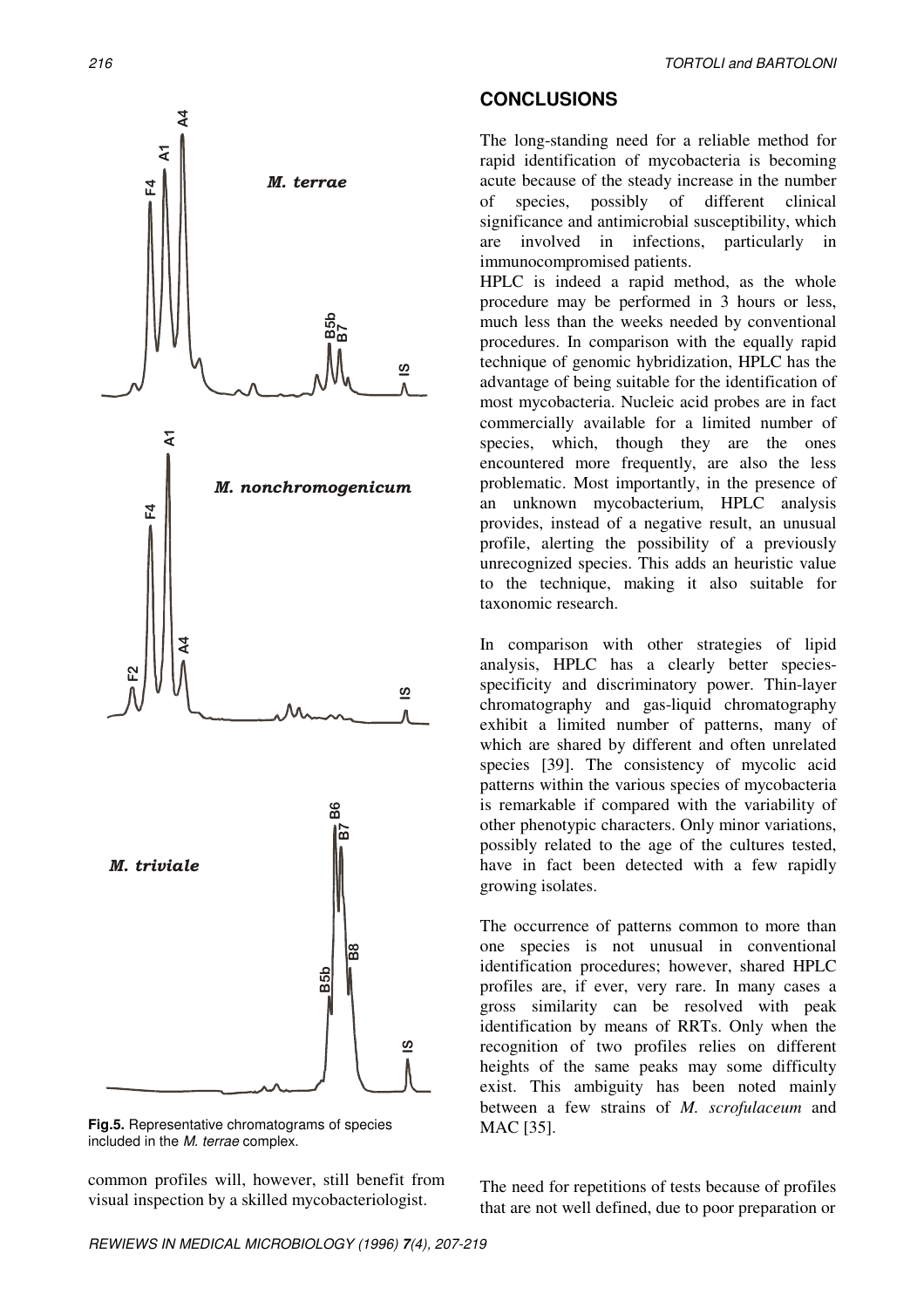

**Fig. 8.** Representative chromatograms of several rapidly growing mycobacterial species.

elution of a sample, are rare and do not exceed 5% of cases.

The presence of mixed mycobacterial cultures is a major problem with almost every identification procedure. Under these circumstances misleading chromatograms are plotted when HPLC analysis is used and the very unusual profile arising from the superimposition of patterns is, however, often an indication of the anomaly.

Apart from the HPLC equipment (the price of a basic model, inclusive of the controlling software, is about \$30 000) the cost of each identification is quite low: materials do not exceed \$5, and the personnel time has been estimated to be 45 min per

run [33].

The recent adoption of a standardized labelling system has finally overcome the confusion characterizing many previously published profiles, the peaks of which were arbitrarily and differently identified. This will certainly help, allowing a more accurate comparison of profiles and acceptance of the technique. The reliability of HPLC used alone for the speciation of mycobacteria has been assessed on a very large number of strains [33, 35]. Rapidity, reproducibility, ease of execution, cost effectiveness, suitability and discriminating power for the largest number of species make this approach an excellent primary method for the identification of mycobacteria in a level III laboratory.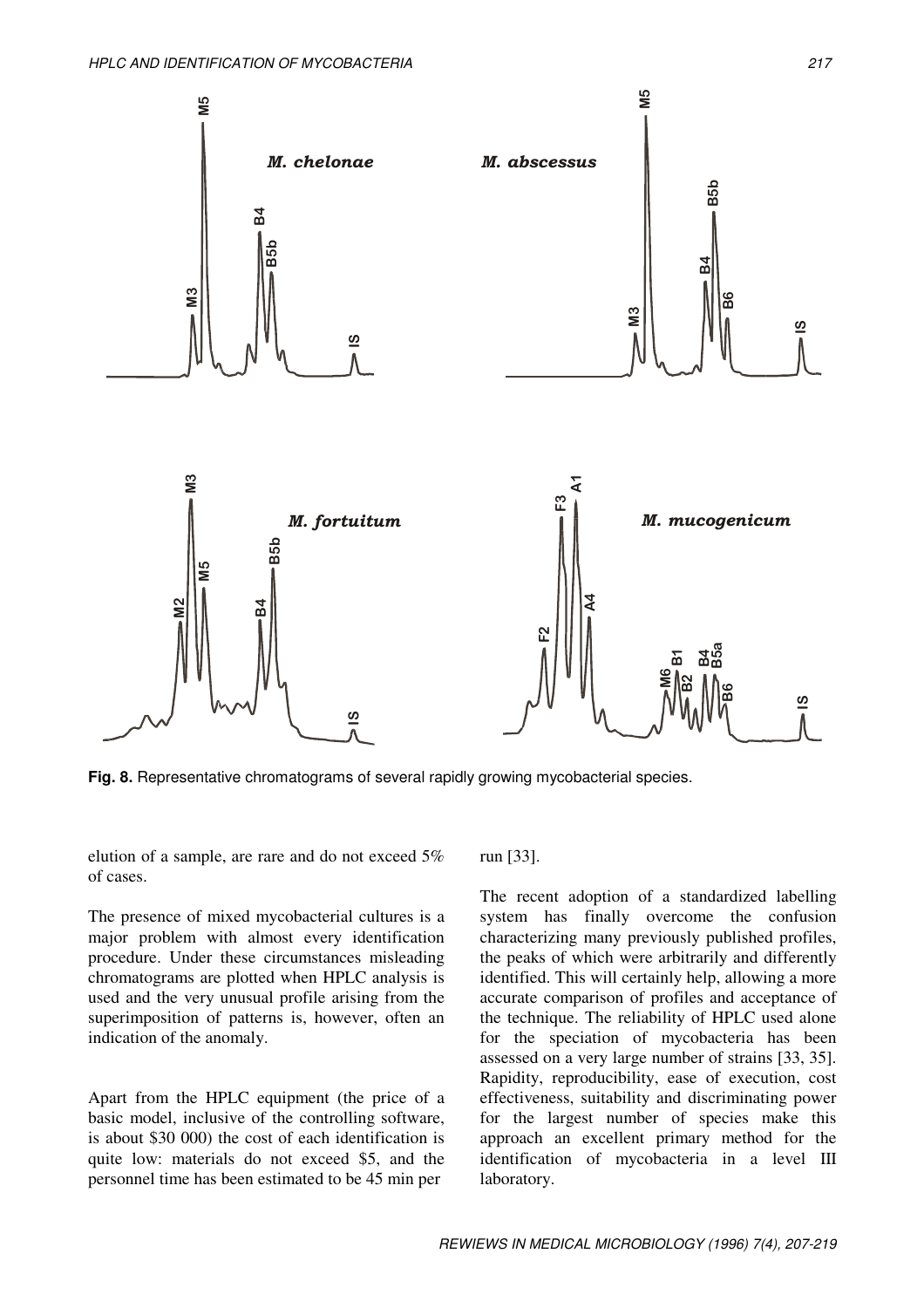#### **ACKNOWLEDGEMENT**

We thank P. Urbano, Institute of Microbiology, University of Florence (Italy), for critically reviewing the manuscript.

#### **REFERENCES**

- l. Nolte FS, Metchock B. *Mycobacterium.* In: Murray PR, Baron EJ, Pfaller MA, Tenover FC, Yolken RH, eds. Manual of clinical microbiology. Washington, DC: ASM Press, 1995.
- 2. Stockman L. DNA probes for the identification of mycobacteria. In: Isenberg HD, ed. Clinical microbiology procedures handbook. Washington: American Society for Microbiology, 1992.
- 3. Kirschner P, Meier A, Böttger EC. Genotypic identification and detection of mycobacteria: facing novel and uncultured pathogens. In: Persing DH, Tenover F, White TJ, Smith TF, eds. Diagnostic molecular microbiology. Washington, DC: American Society for Microbiology, 1993.
- 4. Brennan PJ, Heifets M, Ullom BP. Thin-layer chromatography of lipid antigens as a means of identifying nontuberculous mycobacteria. J Clin Microbiol 1982; 15: 447-455.
- 5. Guerrant GO, Lambert MA, Moss CW. Gas-chromatographic analysis of mycolic acid cleavage products in mycobacteria. J Clin Microbiol 1981; 13: 899-907.
- 6. Jantzen E, Tangen T, Eng J. Gas chromatography of mycobacterial fatty acids and alcohols: diagnostic applications. Acta Pathol Microbiol Immunol Scand 1989; 97: 1037-1045.
- 7. Kaneda K, Naito S, Imaizumi S et al. Determination of molecular species composition of  $C_{80}$  or longer-chain --mycolic acid in *Mycobacterium* spp. by gas chromatography-mass spectrometry and mass chromatography. J Clin Microbiol 1986; 24: 1060~1070.
- 8. Hinrikson HP, Pfyffer GE. Mycobacterial mycolic acids. Med Microbiol Lett 1994; 3: 49-57.
- 9. Willard HH, Merritt LL, jr., Dean JA, Settle FA, jr. Instrumental methods of chemical analysis, 6th edn. Belmont, CA: Wadsworth Publishing Co, 1981.
- 10. ButIer WR, Ahearn DG, Kilburn JO. High performance liquid chromatography of mycolic acids as a tool in the identification of *Corynebacterium, Nocardia, Rhodococcus* and *Mycobacterium* species. J Clin Microbiol 1986; 23: 182-185.
- 11. ButIer WR, Kilburn JO, Kubica GR High-performance liquid chromatography analysis of mycolic acids as an aid in the laboratory identification of *Rhodococcus* and *Nocardia* species. J Clin Microbiol 1987; 25: 2126-2131.
- 12. Butler WR, Kilburn JO. High-performance liquid chromatography patterns of mycolic acids as criteria for identification of *Mycobacterium chelonae, Mycobacterium fortuitum,* and *Mycobacterium smegmatis.* J Clin Microbiol 1990; 28: 2094-2098.
- 13. ButIer WR, Jost KC, Kilburn JO. Identification of mycobacteria by high-performance liquid chromatography. J Clin Microbiol 1991; 29: 2468-2472.
- 14. ButIer WR, Kilburn JO. Identification of major slowly growing pathogenic mycobacteria and *Mycobacterium gordonae* by high-performance liquid chromatography of their mycolic acids. J Clin Microbiol 1988; 26: 50-53.
- 15. Duffey PS, Guthertz LS. *Mycobacterium avium* and *Mycobacterium intracellulare* chromatotypes defined by curvilinear gradient HPLC of mycolic acids. FEMS Microbiol Lett 1992; 74: 27-36.
- 16. Durst HD, Milano M, Kikta EJ, Connelly SA, Grushka E. Phenacyl esters of fatty acids via crown ether catalysts for enhanced ultraviolet detection in liquid chromatography. Anal Chem 1975; 47: 1797-1802.
- 17. Hagen SR, Thompson JD. Analysis of mycolic acids by high-performance liquid chromatography and fluorimetric detection. Implications for the identification of mycobacteria in clinical samples. J Chromatogr A 1995; 692: 167-172.
- 18.Ramos LS. Characterization of mycobacteria species by HPLC and pattern recognition. J Chromatogr Sci 1994; 32: 219-227.
- 19. Tortoli E, Simonetti MT, Lacchini C, Penati V, Piersimoni C, Morbiducci V. Evaluation of a commercial DNA probe assay for the identification of *Mycobacterium kansasii.* Eur J Clin Microbiol Infect Dis 1994; 13: 264-267.
- 20. Butler WR, Thibert L, Kilburn JO. Identification of *Mycobacterium avium* complex strains and some similar species by high-performance liquid chromatography. J Clin Microbiol 1992; 30: 2698-2704.
- 21. Viljanen MK, Olkkonen L, Katila ML. Conventional identification characteristics, mycolate and fatty acid composition, and clinical significance of MAIX AccuProbe-positive isolates of *Mycobacterium avium* complex. J Clin Microbiol 1993; 31: 1376-1378.
- 22. Tortoli E, Bartoloni A, Burrini C et al. Characterization of an isolate of the newly described species *Mycobacterium interjectum.* Zentralbl Bakteriol-Int J Med Microbiol 1996; 283: 286-294.
- 23. Cage GD. High-performance liquid chromatography patterns of *Mycobacterium gordonae* mycolic acids. J Clin Microbiol 1992; 30: 2402-2407.
- 24. Tortoli E, Piersimoni C, Bacosi D et al. Isolation of the newly described species *Mycobacterium celatum* from AIDS patients. J Clin Microbiol 1995; 33: 137-140.
- 25. Butler WR, O'Connor SP, Yakrus MA et al. *Mycobacterium celatum sp.* nov. Int J Syst Bacteriol 1993; 43: 539-548.
- 26.Coyle MB, Carlson LDC, Wallis CK et al. Laboratory aspects of '*Mycobacterium genavense*' a proposed species isolated from AIDS patients. J Clin Microbiol 1992; 30: 3206-3212.
- 27. Tortoli E, Bartoloni A, Burrini C, Mantella A, Simonetti MT. Utility of high-performance liquid